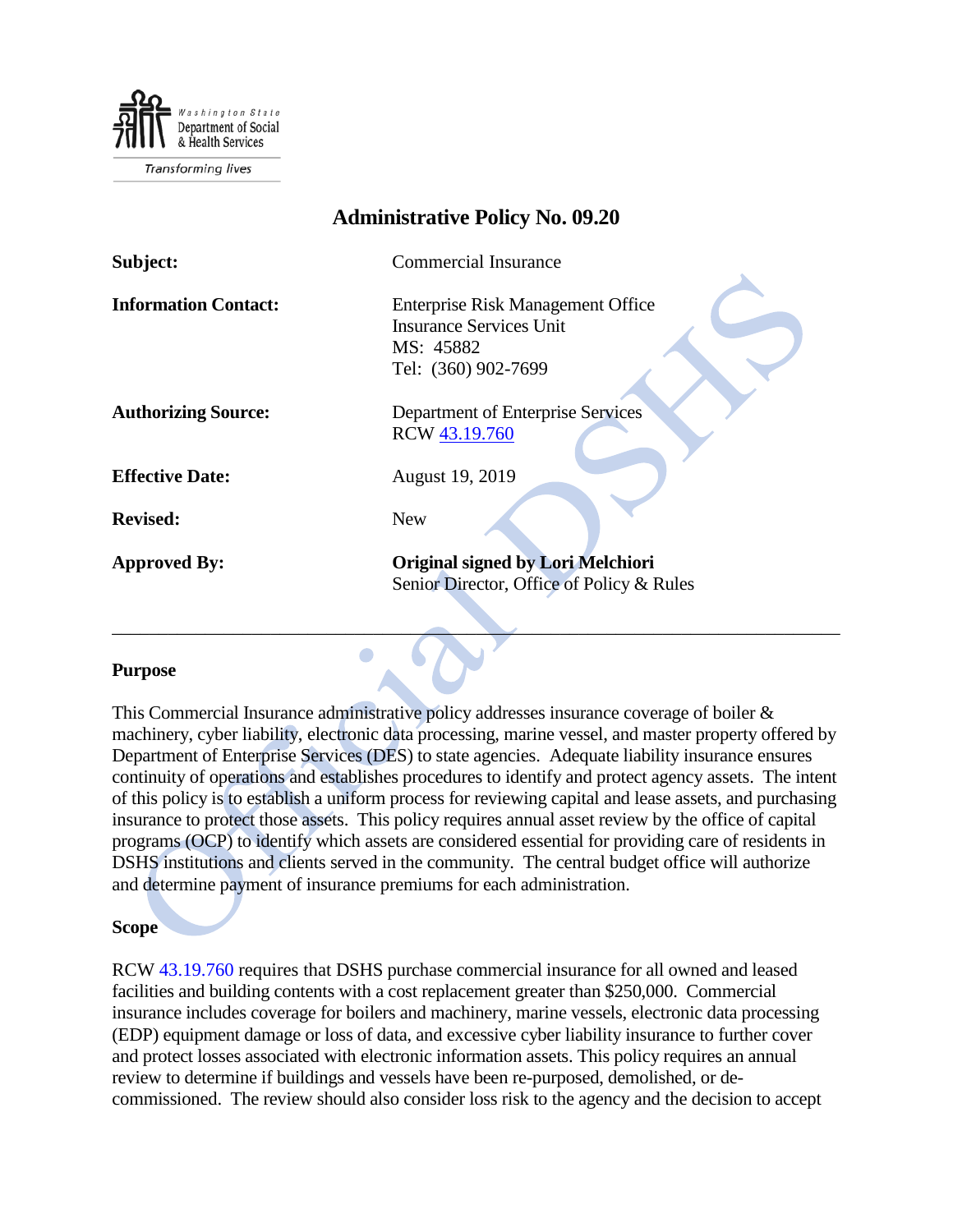Administrative Policy No. 09.20 August 19, 2019 Page 2

or transfer the risk to another party through the purchase of commercial insurance.

#### **Definitions**

**Policy**: A written contractual arrangement to transfer and distribute risk in exchange for a fixed charge called a premium.

**Policyholder:** Person or other entity protected by an insurance policy.

**Commercial insurance**: Covers replacement value in excess of \$250,000 deductible for boiler & machinery, cyber liability, electronic data processing, marine vessels, and master property buildings and contents.

**Cyber liability insurance:** Covers 1<sup>st</sup> party damage to DSHS and 3<sup>rd</sup> party damage for any data breach of client personal information.

**Electronic data processing (EDP) equipment**: Software that was developed in-house and sustained damage or loss of data.

**Replacement cost**: Cost to purchase or construct a new item of property to replace an older, used item of property.

**Extra expense**: The cost of temporary services to ensure continuity of operations during replacement or permanent reassignment of services.

**Certificate of insurance**: Proof of insurance from a third party providing goods and services.

**Responsible parties**: Assistant director of capital facilities management, capital asset manager, chief of leased facilities, central maintenance operations mangers, operational facility CEOs and superintendents, and the insurance services unit in the enterprise risk management office (ERMO).

**Property value**: Replacement cost or actual cash value.

**Risk transfer**: Pre-determined amount of risk loss that will transfer from DSHS to the insurance carrier.

Liability: The persons or agency/business agreeing to accept financial responsibility for the loss.

**Hold harmless**: One party assumes, by contract, the liability of another party.

**Occurrence**: An accident, including continuous or repeated exposure to substantially the same general harmful conditions.

**Occurrence coverage:** Insurance that covers claims that occur during the policy period, regardless of when the claim is made.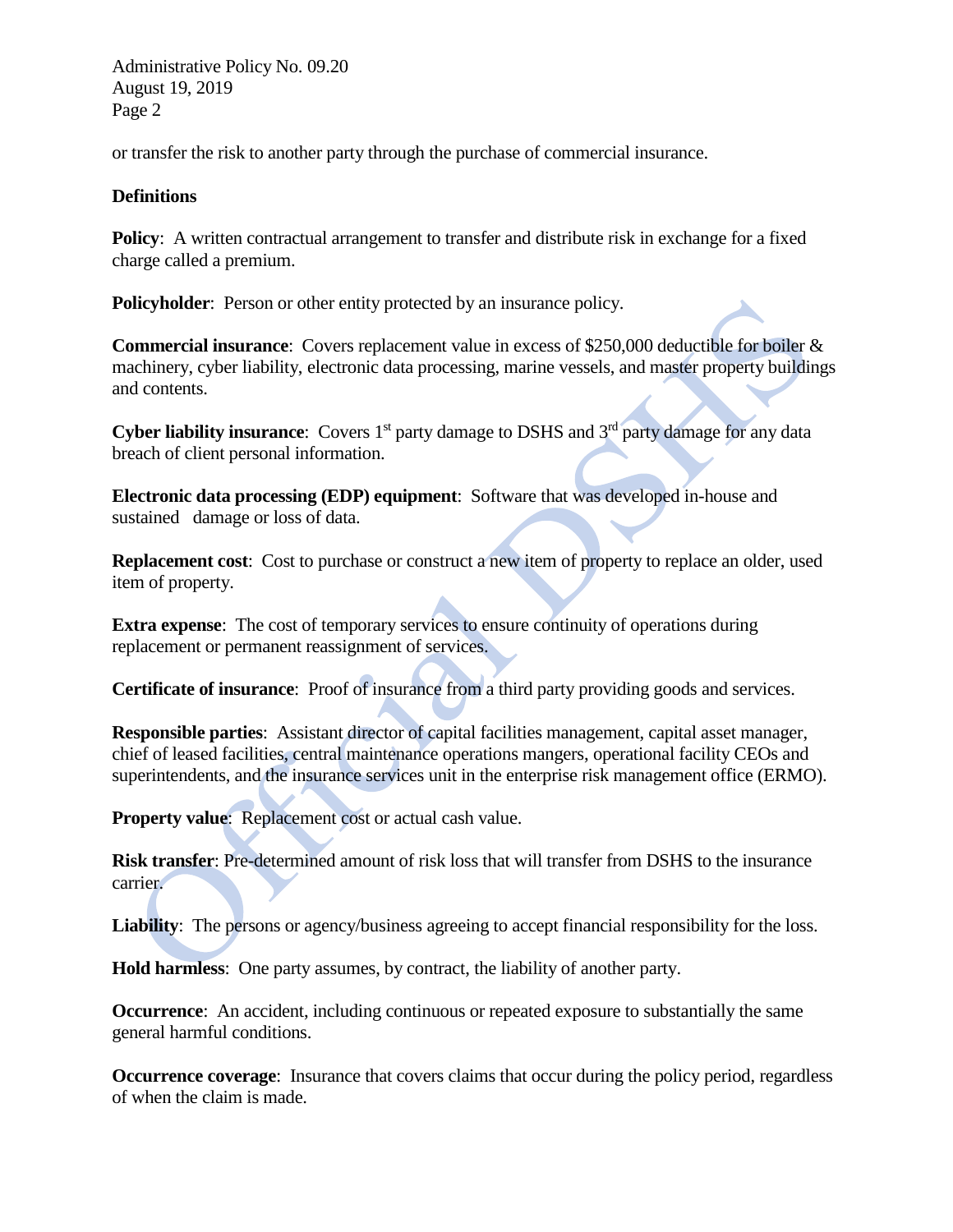Administrative Policy No. 09.20 August 19, 2019 Page 3

**Insurance checklist**: A method for identifying and evaluating inventory.

### **Policy Requirements**

The assistant director of capital facilities management, capital asset manager, and chief of leased facilities will complete an annual review and evaluation of buildings and content assets for purposes of updating and revising assets to be insured.

This policy does cover extra expenses to continue operations during transition. However, this policy does not cover a continuity of operations plan.

To determine which assets will be covered under an insurance policy and which assets the agency will assume the risk of financial loss:

- A. The assistant director of capital facilities or the capital asset manager and the chief of leased facilities must:
	- 1. Review an annual inventory during January of each new calendar year.
	- 2. Provide the insurance services unit, by February 15th each year, a current list to include new buildings, buildings no longer in use, and/or buildings that whose purpose has changed.
	- 3. Make recommendations to ERMO, insurance services unit on cost replacement estimates, considering age of buildings, upgrades, and overall building condition.
	- 4. Quarterly evaluate inventory and notify ERMO, insurance services unit of any changes and or updates to building use and contents.
- B: The Special Commitment Center (SCC) chief executive officer or designee will notify the insurance services unit of ERMO immediately with any changes in vessels used to include adding new vessels and dry docking any existing vessels.
- C. The insurance services unit will use known replacement costs and make annual revisions to determine replacement costs and depreciated values of commercial structures and contents.
	- 1. Insurance services will compile an annual updated inventory of essential buildings and contents required to provide residential care and community services.
	- 2. During the month of March each year, the insurance services unit will provide an annual inventory with a cost break down by program to the chief risk officer and the chief financial officer with a recommendation for purchasing annual commercial insurance by no later than April 1 of each calendar year.